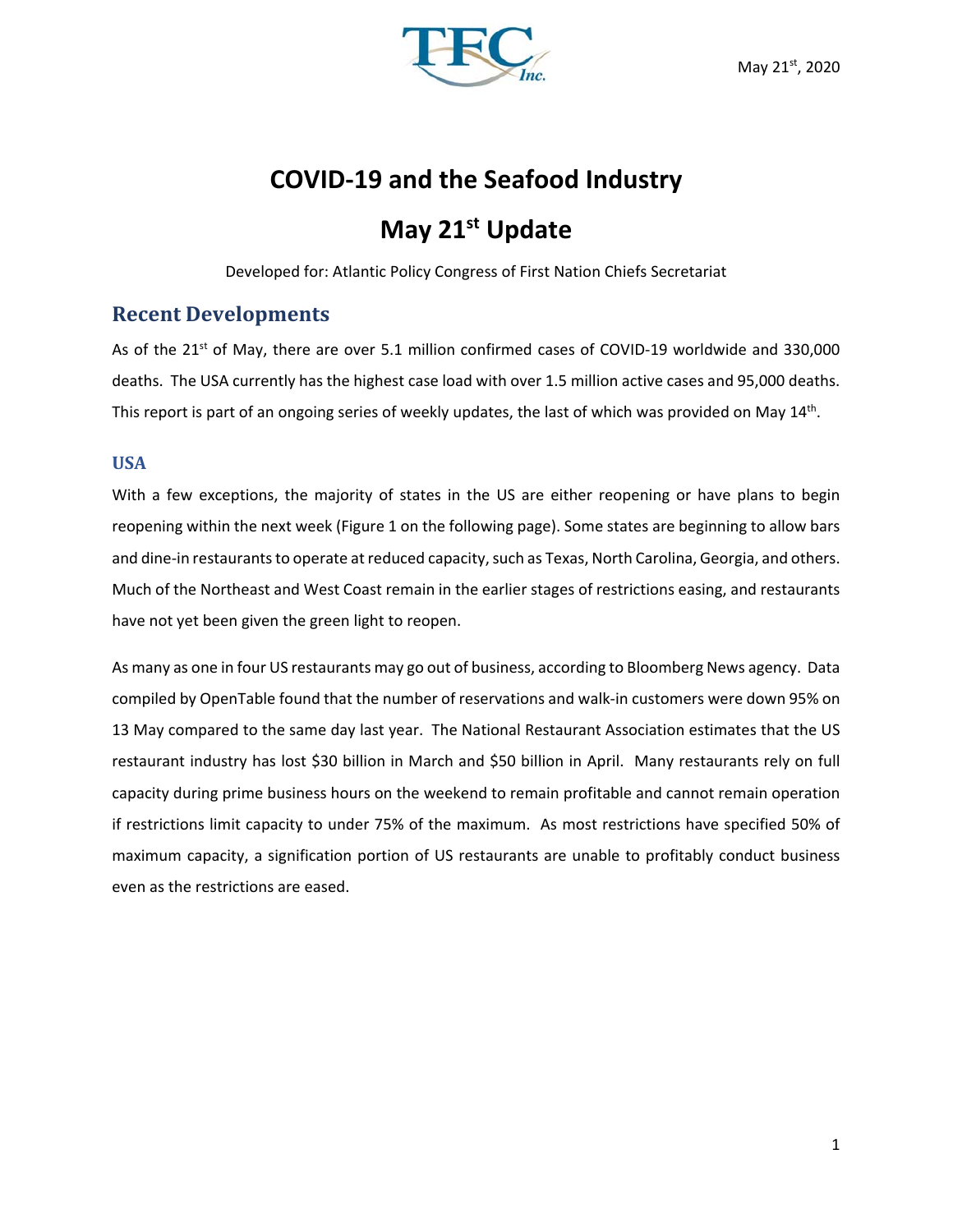

Figure 1. Map of US State closures, partial re-openings, and planned re-openings. Graphic taken from The New York Times.



#### **Canada**

Restaurants in BC could open at reduced capacity on 19 May, and in Ontario retail stores with street‐ facing entrances were allowed to reopen. Retail stores are expected to begin reopening in the greater Montreal area in Quebec by June. New Brunswick, Newfoundland and Labrador, and PEI have now had multiple consecutive days without new cases being diagnosed. The border closure between the US and Canada has been extended for at least another month for non‐essential travel. Table 1 on the following page presents re-opening dates and status by province.

10% of Canadian restaurants have gone out of business permanently, according to the Industry Group Restaurants Canada. Previously, 50% of independent restaurants that participated in a survey by Restaurants Canada indicated that they would go out of business if late April conditions persisted for more than three months. Profit margins for small independent restaurants prior to the pandemic were razor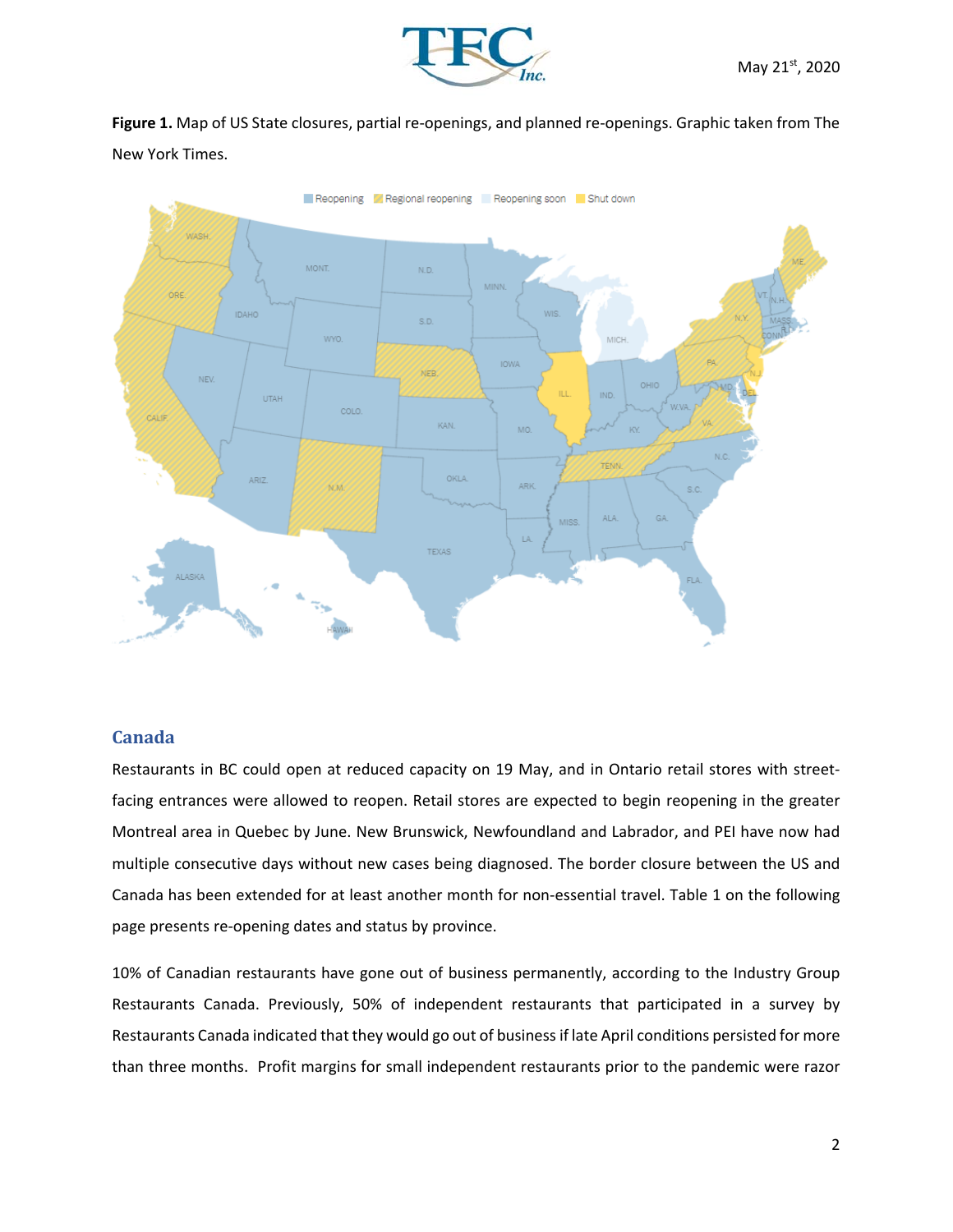

thin at approximately 5%. This has left restaurants with little room to maneuver during the pandemic and takeout orders are not enough to cover the difference in many cases.

| <b>Province</b>         | Retail/restaurant re-opening date                   |
|-------------------------|-----------------------------------------------------|
| Alberta                 | Partially re-opened                                 |
|                         | Restaurants: May 25                                 |
| <b>British Colombia</b> | Retail: Partially reopened                          |
|                         | Restaurants: 50% capacity                           |
| Saskatchewan            | Retail: Partially reopened                          |
|                         | <b>Restaurant: TBD</b>                              |
| <b>Manitoba</b>         | Retail: Partially re-opened                         |
|                         | Restaurant: Patio - Partially re-opened             |
|                         | Indoor - No earlier                                 |
|                         | than June 1                                         |
| Ontario                 | Retail: Partially reopened                          |
|                         | <b>Restaurants: TBD</b>                             |
| Quebec                  | Partially re-opened                                 |
|                         | May 25 for Montreal                                 |
| <b>New Brunswick</b>    | Retail: Partially reopened                          |
|                         | Restaurants: Partially re-opened, social distancing |
|                         | measures required                                   |
| Nova Scotia             | None announced                                      |
| <b>P.E.I.</b>           | Retail: May 22                                      |
|                         | Restaurant: June 1                                  |
| Newfoundland and        | Retail: Partially re-opened                         |
| Labrador                | Restaurants: Mid-June                               |
| <b>Territories</b>      | Retail:                                             |
|                         | Restaurants: TBD, no dates announced                |

**Table 1.** List of opening dates for retail and restaurants by province.

#### **China**

The Chinese government has placed the city of Shulan, which is in Northeast China, under a Wuhan style lockdown after at least 34 new cases were diagnosed in the city. Businesses throughout China are asking the government to provide more stimulus funding as consumer activity significantly lags behind production activity. Demand for seafood within the country has returned to approximately 50% of current levels, though further outbreaks such as those seen in Shulan could disrupt this recovery. Tensions between the US and China have risen over allegations that China withheld vital information from the world during the early days of the pandemic. There are fears this could re-ignite a trade war, which could prove devastating to US lobster harvesters attempting to recover from the pandemic, though could prove to be a boon to Canadian harvesters. Countries such as Australia have joined in the criticism of China, which retaliated by placing a tariff on Australian barley.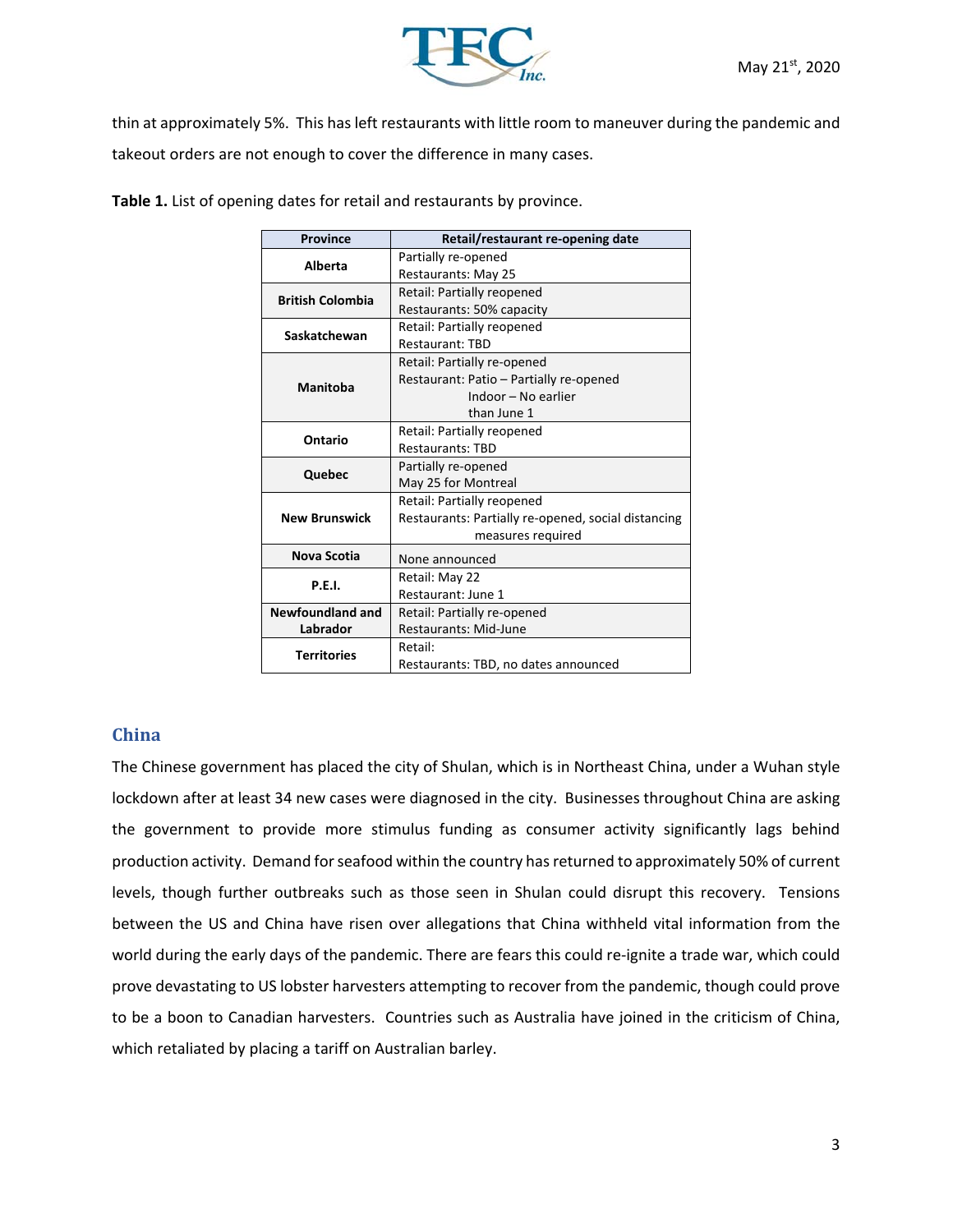

#### **EU**

The easing of restrictions has begun in many European countries and new case rates fall to what are considered to be manageable levels. Italy, one of the first hard-hit countries, are opening bars and restaurants after nearly two months of total shutdown. The daily death toll in Spain fell below 100 for the first time since it imposed its lockdown measures. Restaurants are allowed to serve sit-down customers on outdoor patios only at 50% capacity in Spain. Poland and Portugal have reopened sit‐in restaurants to 50% capacity.

Demand for seafood in Europe remains limited. Major economies such as France, the UK, and Spain have been slow to ease restrictions due to the severity of the outbreak in those countries. Nordic countries such as Sweden, Norway, Denmark and Finland have relaxed measures more swiftly, opening restaurants, cafes, and retail stores in mid‐May. Russia continues to remain a hotspot for new cases and is the source of multiple exported cases in a variety of countries, prompting China to consider a travel ban.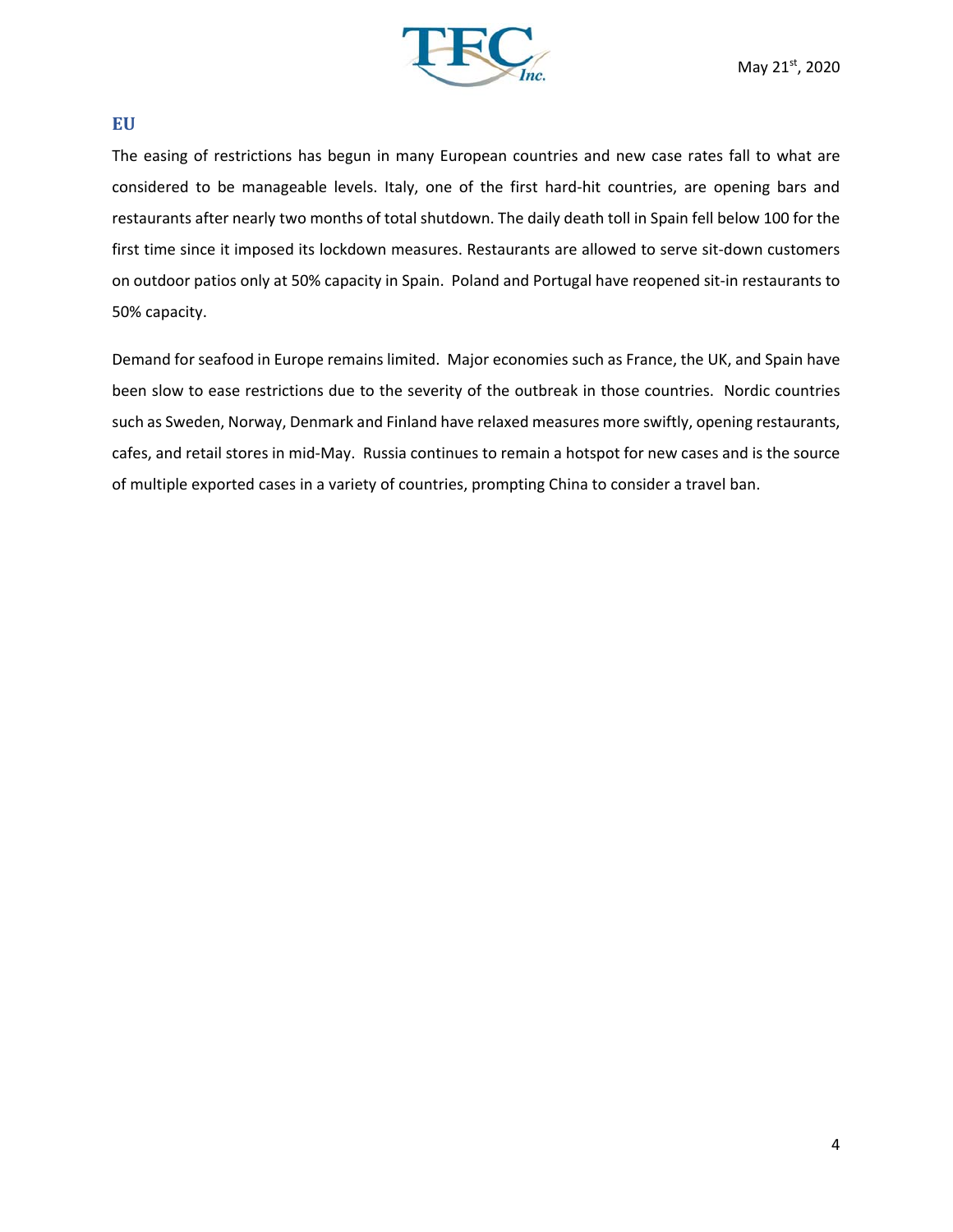

## **Seafood Market Status**

This section of the report will discuss the current state of the seafood market by species as of May 21st 2020.

#### **Lobster**

Lobster catch has failed to reach the levels anticipated by groups such as the Lobster Council of Canada. Poor weather and limited effort have acted to depress landings. Prices for lobster at the wharf retreated from the gains seen over Mother's Day, dropping to between \$3.50-4.50/lb (CAD) in the Gulf of St. Lawrence and approximately \$5.25‐6/lb (CAD) in Nova Scotia.

Vertically integrated lobster companies have faced challenges from the disruption in operating procedures. Due to reduced staff, erected barriers, and changes to operating procedures operational efficiency for some companies has dropped to 25%. This results in reduced revenue and increased costs, preventing the company from cutting the price to consumers, further dampening demand. Notably, most companies have just begun processing again and it is unknown if the reduced operations will be viable for anything more than a short period of time.

Prices retreated over the past week following the slump in demand following Mother's Day (Figure 2). Market prices are currently in line with historical norms, and the drop post-Mother's Day was not unusually large. This could be due to the fact that several LFAs were delayed and only just opened. The challenge will be to ensure that supply does not outpace demand resulting in larger price drops going forward. This could lead to further restrictions on landings as more LFAs open in the spring and summer. Lobster landings have been lower when compared with past years for this time of the year – which could be a result of the poor weather experienced thus far in the winter and spring.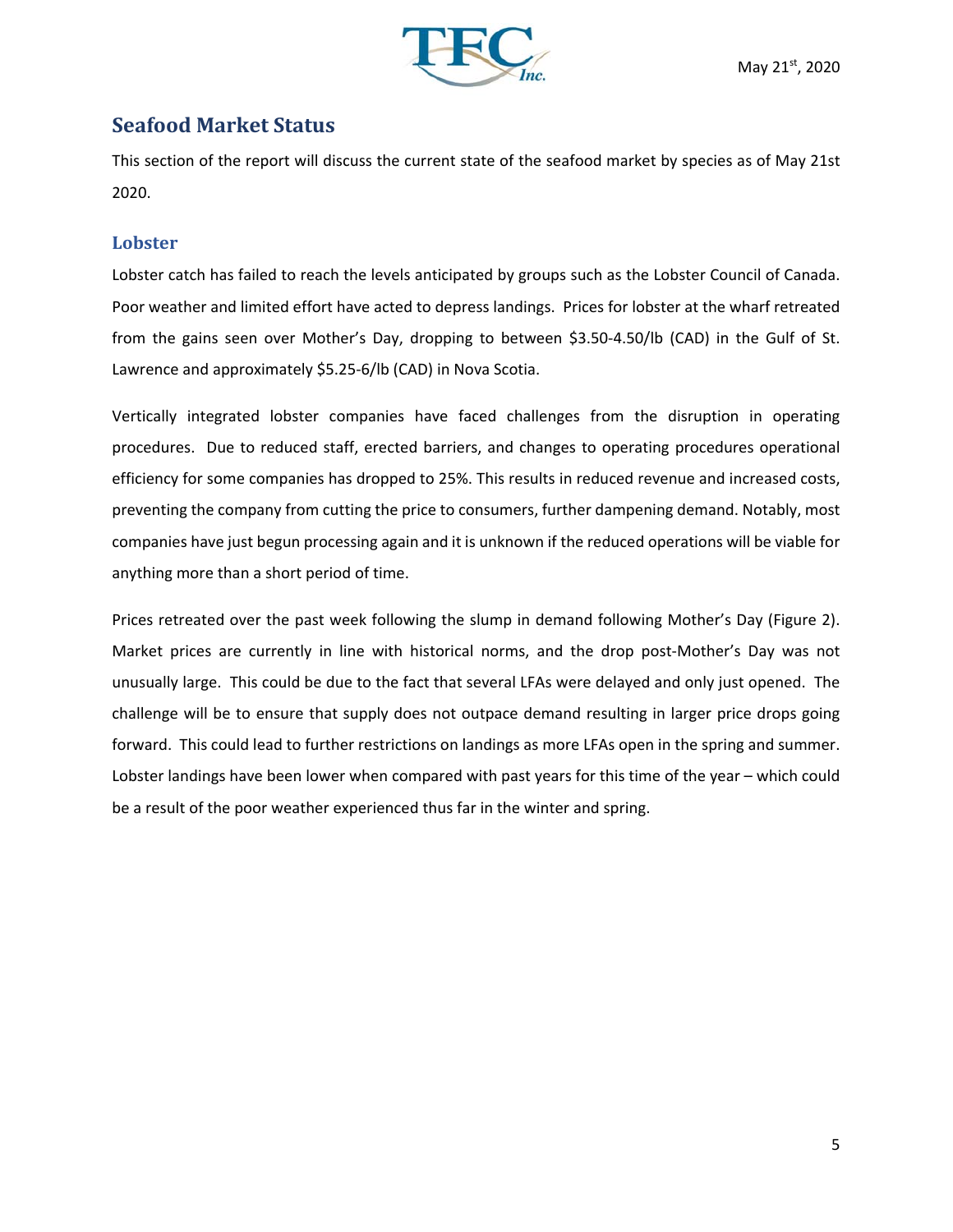





#### **Crab**

Snow crab continues to surprise industry experts as it remains an in‐demand product at retail outlets. Market price remains below levels previously seen in the last three years, averaging approximately \$7.00/lb (USD) at which level it can be moved. Harvesters in Newfoundland began fishing in earnest over the past week, and supply will increase over the coming days as these harvesters return from their first trips. Traditionally, when Newfoundland snow crab supply is available to the market the price declines. Shore price for both Gulf crab and NS crab remains near the \$4.00/lb (CAD) price point. A retreat in both shore and market price may be upcomming as Newfoundland crab arrives on the market next week.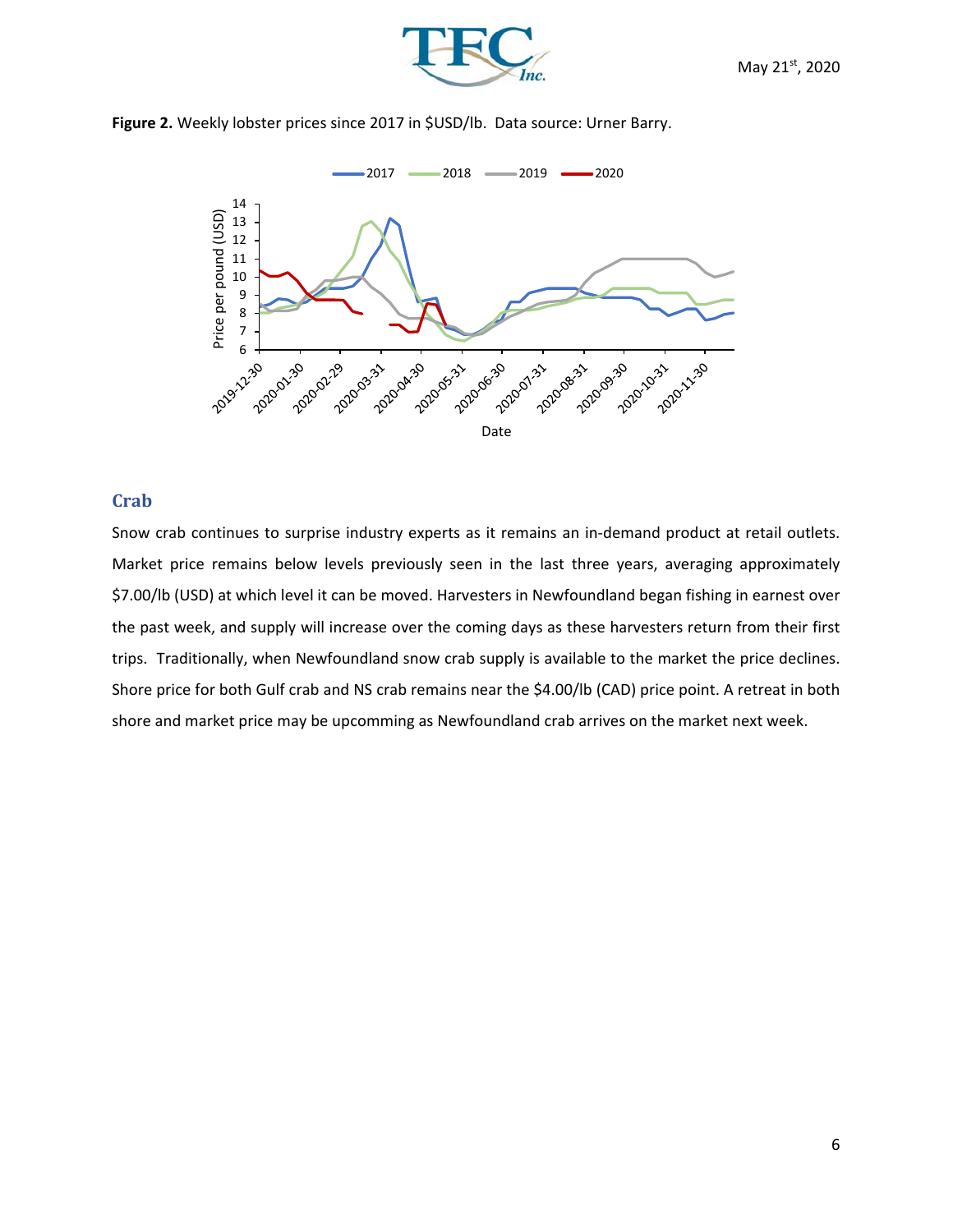

**Figure 3.** Weekly Gulf of St. Lawrence snow crab (5‐8oz) prices since 2017 in \$USD/lb. Data source: Urner Barry.



#### **Shrimp**

The northern shrimp market remains largely unchanged. Recently, harvesters and processors in the Gulf of St. Lawrence attempted to come to an agreement for price, but harvesters rejected the \$0.75/lb (CAD) offer the processors presented. There has been no further news regarding these negotiations and shrimp fishing in Atlantic Canada remains non‐existent.

#### **Bivalves**

Oyster growers and harvesters in Atlantic Canada have seen sales drop to non‐existent levels over the past two months. Oysters are overwhelmingly dependent on restaurant sales, which have been shut down in the US and Canada, which are the primary markets for Canadian oyster. Growers are beginning to deliver oysters to consumers as an emergency source of revenue in an attempt to survive until the restaurant industry recovers. In New Brunswick, earnings from local delivery are unlikely to make up for the overall loss of revenue, as up to 90% of all oyster produced in New Brunswick is sold out‐of‐province. Market price for scallop remains low, though some recovery may become possible as restaurants in the US slowly reopen.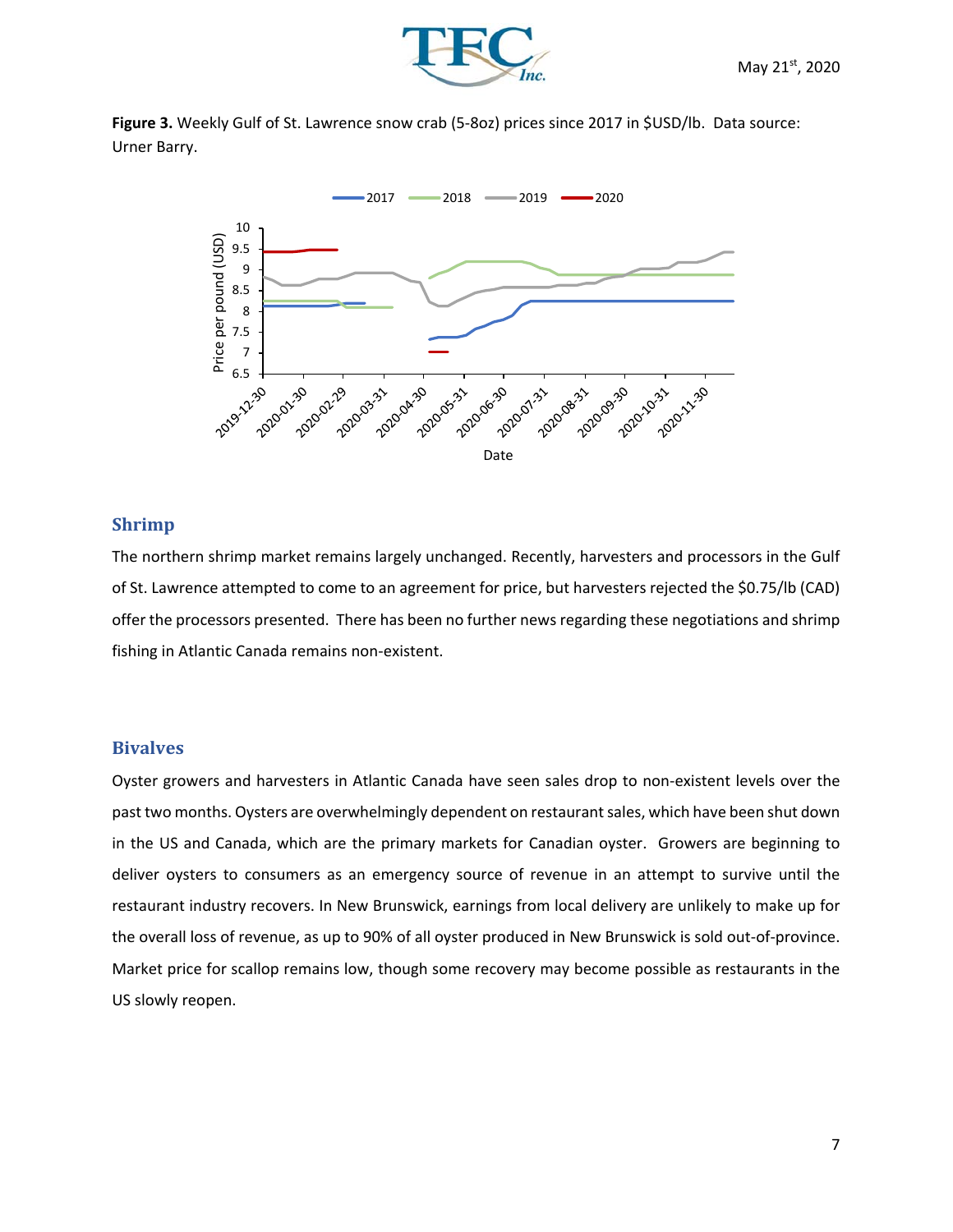

#### **Finfish**

Finfish has fared better to date than lobster and bivalves, particularly frozen fish. Retail sales of frozen fish products have increased, and a greater than 4% rise in the price of meat products has incentivized consumers to purchase more seafood. Online recipe searches have increased by over 100% on some recipe websites, with many of these being seafood related. Frozen fish sticks and canned salmon have also seen increased demand. Demand for fresh salmon remains light to moderate, with a recent uptick in demand being noted from restaurants as they begin reopening in some places in the US, Canada, and Europe.

#### **Processing Sector**

Adjusting operational protocols has resulted in a high level of inefficiency, and some processing plants are only operating at 25% of their normal efficiency. This results in high costs, which precludes the processor from lowering its prices to stimulate demand.

## **Federal Support**

There has been no further information released regarding the harvester aid packages that were announced last week. It is unknown what agency will be administering these benefits, and the date that the money will become available remains unclear. There is still confusion surrounding the recently announced Seafood Stabilization Fund which was targeted towards seafood processors. Processors are unsure of the distribution of the funds between the provinces and are anxious to know when the money will begin to become available.